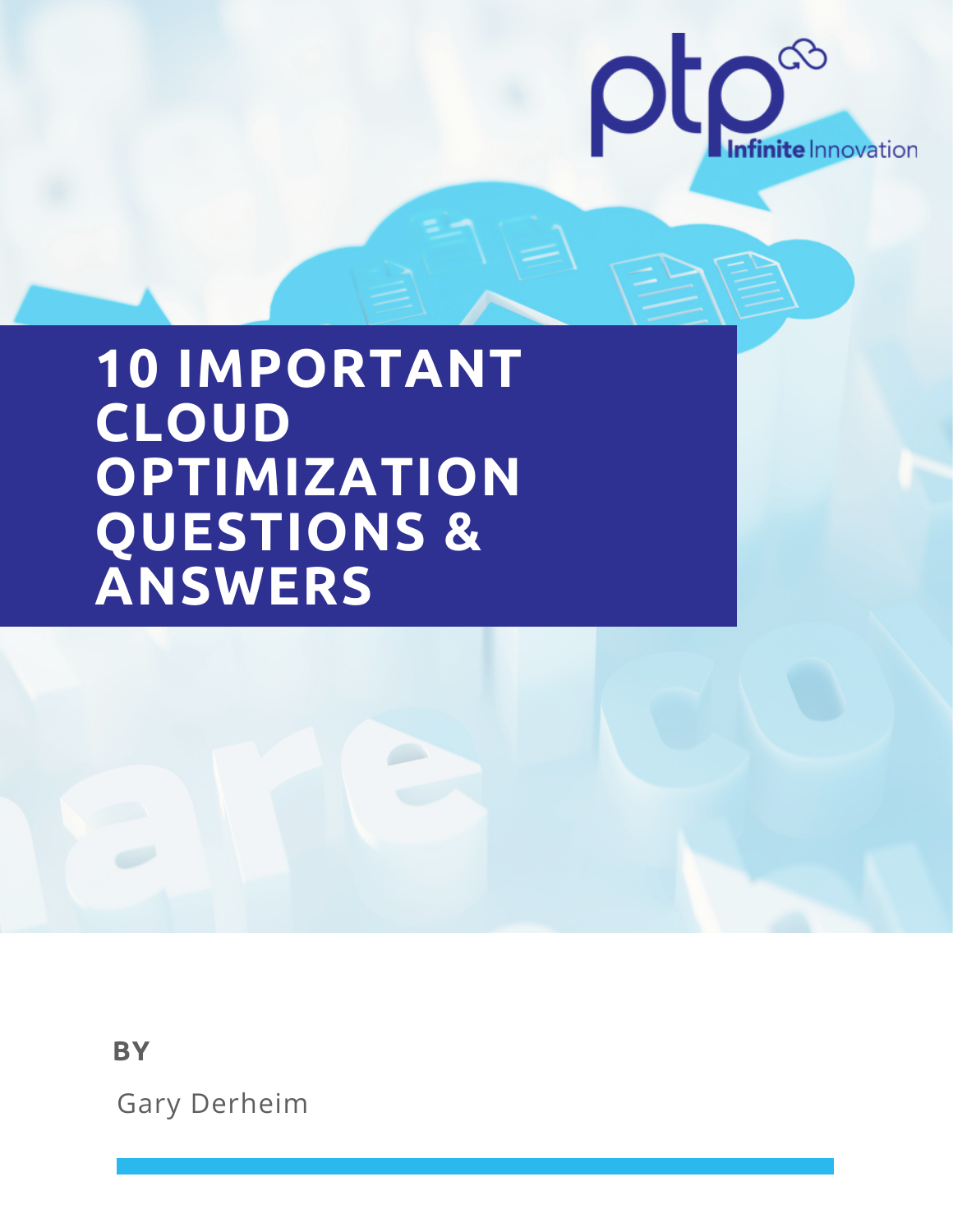1.*What is...*

# **CLOUD COST OPTIMIZATION**

With the right safeguards in place for cloud spend and utilization, organizations can experience increased IT flexibility with reduced capital expenditure. Understanding cloud cost optimization strategies will help an organization stay on budget.

An effective cloud cost optimization strategy involves an efficiency analysis that identifies savings opportunities and ways to prevent unnecessary costs from skyrocketing.

There are a number of ways to approach cloud cost optimization strategies -- here are three methods that can be helpful:

- **Volume discounts**: The assortment of options allow organizations to optimize costs by purchasing reserved capacity or to utilize discounts.
- **Resource monitoring**: Identifying and getting rid of inefficiencies such as inactive or unused resources.
- **Scaling**: Monitoring scaling needs -- adjusting compute services either horizontally or vertically.

# **<sup>2</sup> WHAT IS THE EASIEST WAY TO SAVE ON CLOUD COSTS**

When it comes to reducing cloud spend, there is not one tactic or cost saving measure that can be used to solve all your cloud budgeting challenges.

However, there are some best practices that will help optimize your cloud bill. Implementing these practices will eliminate unnecessary costs and take advantage of discounts in the process.

Using a tool like Cloud Management Solution (CMS) helps an organization discover hidden costs while allowing them to access more information on how they're using their service -- all in one dashboard. When you want to analyze your data storage needs, CMS has already scouted out optimization areas for you to focus on.

Using a tool like CMS will significantly reduce the extra work that arises when there are too many options and you are tasked with trying to figure out what to fix.

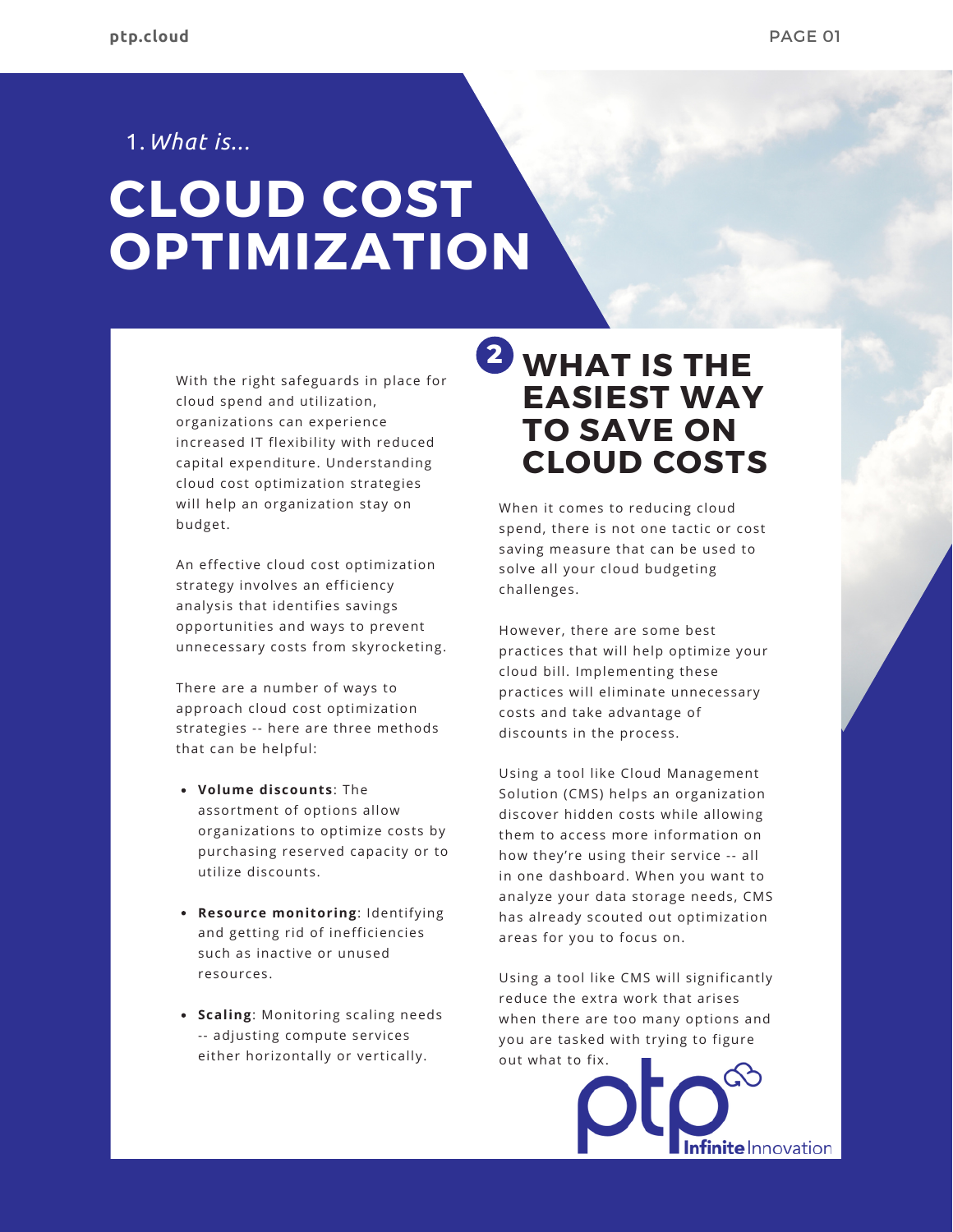### 3. *What discounts...*

# **ARE AVAILABLE IN THE CLOUD**

Planning ahead can save you money!

One way is to take advantage of the discounts cloud providers offer when you purchase resources in advance.

Many public cloud providers offer the ability to budget and purchase resources in advance and IT pros utilize this option as it is often significantly cheaper than paying per hour, or even minute.

These options are available due to cloud computing's exponential growth in recent years. Growth that is a result of increased demand from IT pros who are tasked to meet scaling requirements but have to stay within budget constraints.

The costlier, on-demand usage rates with higher upfront costs end up being a lot more expensive than what monthly reservations would typically provide.

The two most common ways to save by planning ahead are: Reserved Instances and Savings Plans.



### **RESERVED INSTANCES**

Many public cloud providers offer reserved capacity for computing. They are called different names, depending on the vendor:

**Amazon Web Services (AWS)** - Reserved Instances

**Microsoft Azure** - Reserved Virtual Machine Instances

**Google Cloud** - Committed Use Discount

Under these plans, all three vendors require you to commit to a defined level of usage, per hour, for one to three years.

These plans can help you save over 70% on your cloud bill.

### **SAVING PLANS**

An AWS feature, Savings Plans offers a discount for committing to spending a fixed dollar amount, per hour.

The terms for Savings Plans include:

- One to three year payment term
- Discount up to 66%
- Dollar commitment, for every hour, every day, for one to three years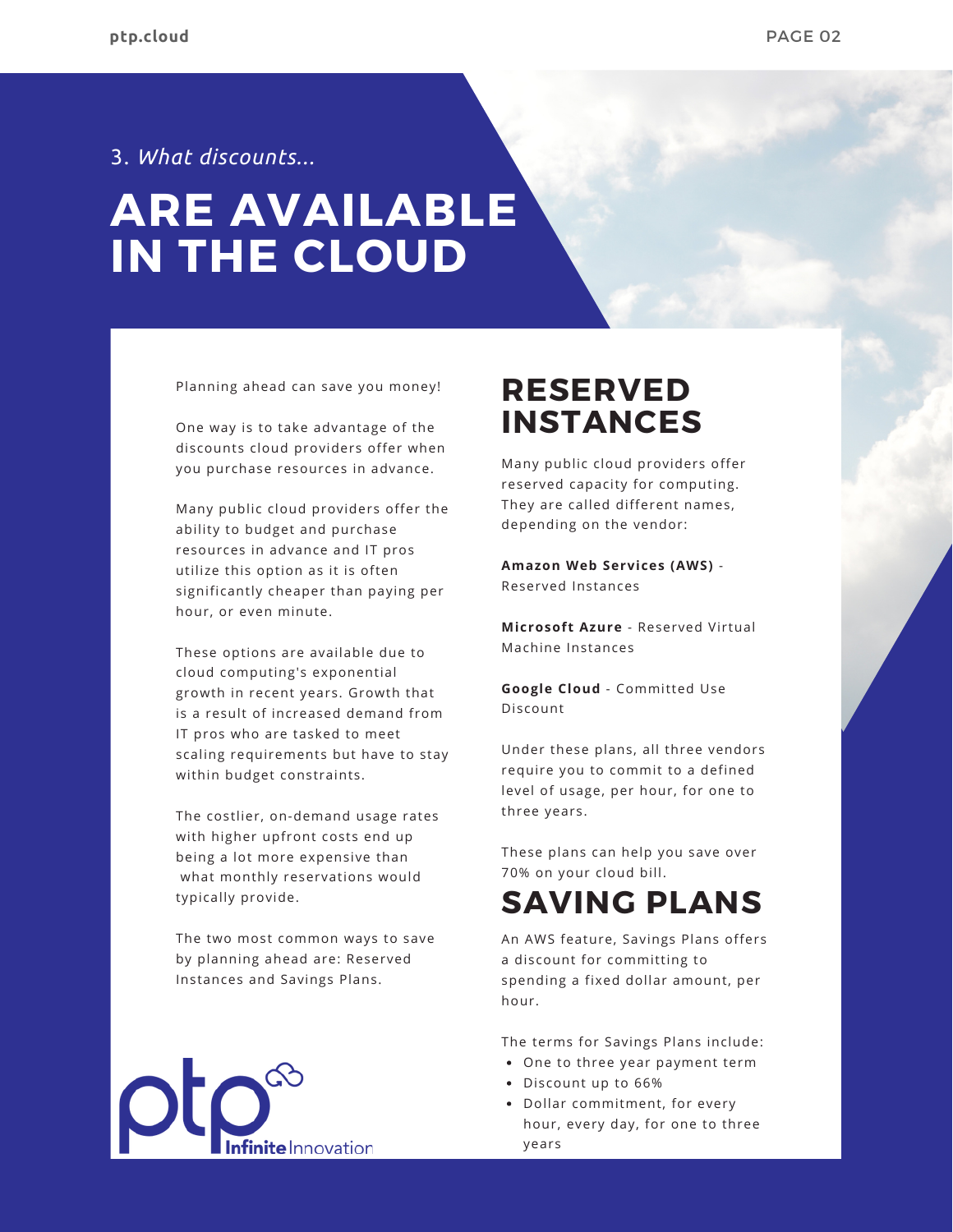4. *How can you know...*

# **WHICH CLOUD DISCOUNT IS RIGHT**

When it comes to procurement, the cloud can be a veritable smorgasbord.

To help you get the most out of your cloud spend, it is important to not only know what your options are with the public cloud providers, but also what you can manage -- given your budgeting constraints.

Your current and forecasted budgets can help you determine if you should purchase an on-demand plan or take advantage of the discounts offered in the one to three year contracts.

On-demand options allow you to pay as your bill increases throughout the month or year, while committing only to the cheaper, up front payments. However, the reduced cost comes with restrictions on usage.

The fixed, one to three year contracts provide stability in exchange for locked pricing schedules -- which can help with budgeting plans.

AWS, an excellent cloud computing platform, offers volume discounts that help you better forecast future costs.

Their flexible payment options allows you to pay up front or on a per usage basis; depending on your needs.

With AWS flexible payment options, you can:

- Pay everything up front
- Some costs up front
- Nothing up front

Based on which payment option you choose, you can formulate a financial plan that will help you articulate future cloud computing costs.

These plans can also be used as guidelines for how much money you will need in order to maintain the service throughout its lifetime - it all depends on what your organization needs.

To determine which payment option to choose, it can be helpful to use third-party tools that develop predictions about future usage needs, based on historical cloud spend. This insight can help you determine which plans would be the right fit for your organization's budget.

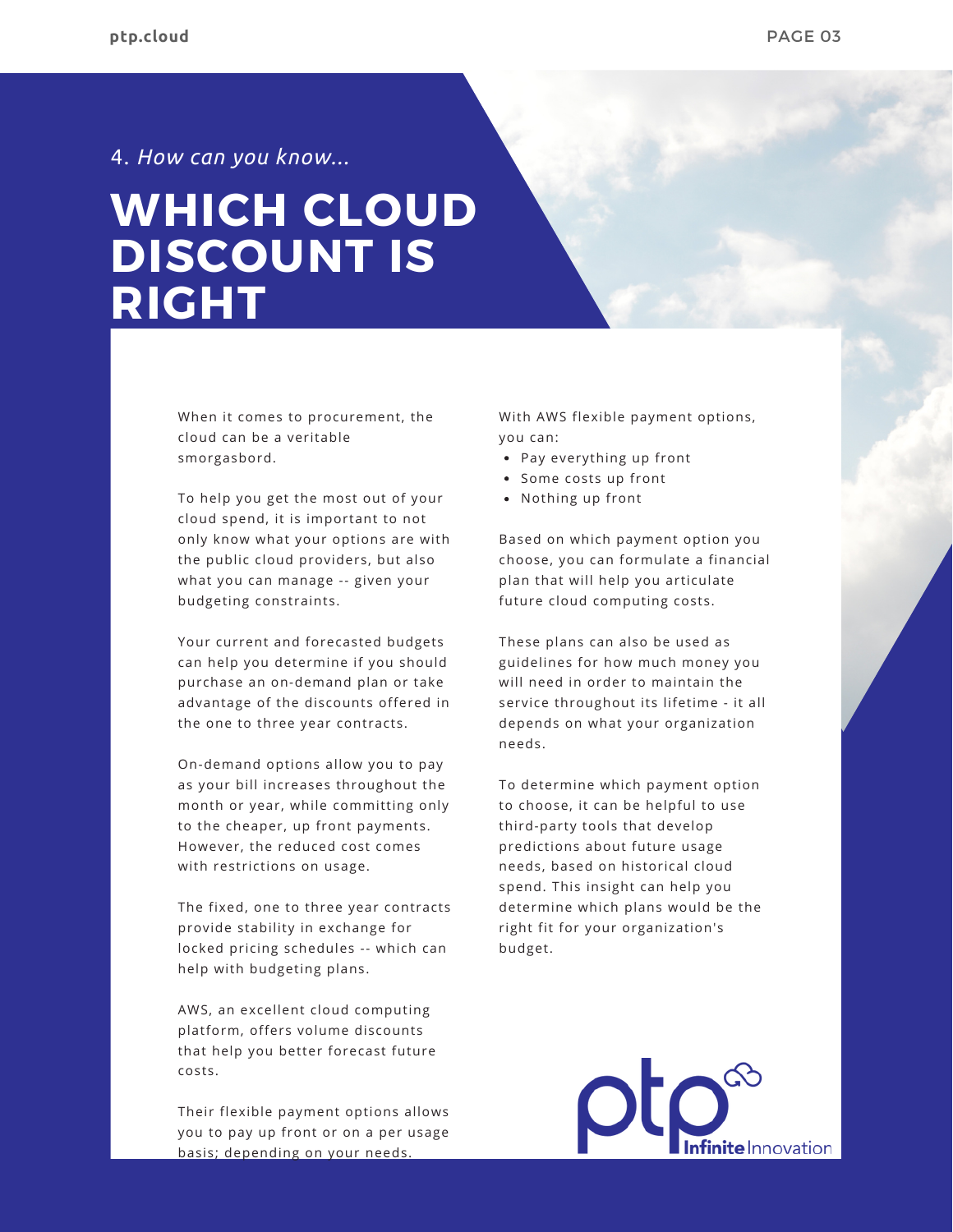### 5. *Are there any...*

# **"HIDDEN" COSTS OF OPERATING IN THE CLOUD?**

Users love the cloud's ability to provision computing resources ondemand. However, there is a downside. There are two common types of "hidden" costs with ondemand plans:

- Unused or idle instances
- Orphan snaphots

#### **Unused or Idle Instances**

If you are not careful, and you leave something in use longer than you need -- your cloud bill will go up for instances that you aren't using but are still provisioning. You have to be on top of what instances are being utilized or you will have an unnecessarily high cloud bill.

It may appear that you are paying for what you use with computing resources in this "pay as you go" business model, but that may not be the case. Instead, you might be paying for what you ordered, and not what you actually use. This happens when you're paying for something you've provisioned but not used.

How does this happen? It is most likely due to unused or idle instances. These are instances that have been previously spun up but are sitting unused or underutilized at a far lower capacity than what you've been charged.

It is important to review and flag unused, underutilized, and idle instances. After reviewing if the instances are needed or sized appropriately, they might need to be turned off, to save money.

#### **Orphan Snapshots**

Another hidden cost of increased cloud costs are orphan snapshots. With volume snapshots, you store a compressed version of your entire disk in order to serve as point-in time backups. The volume snapshots remain even if after you terminate an instance. However, if you are not leveraging incremental snapshots and editing out old versions, you may be storing too many snapshots.

Software like cloud cost management tools with built in alert systems can help you review and remove orphan snapshots and avoid this hidden cost.

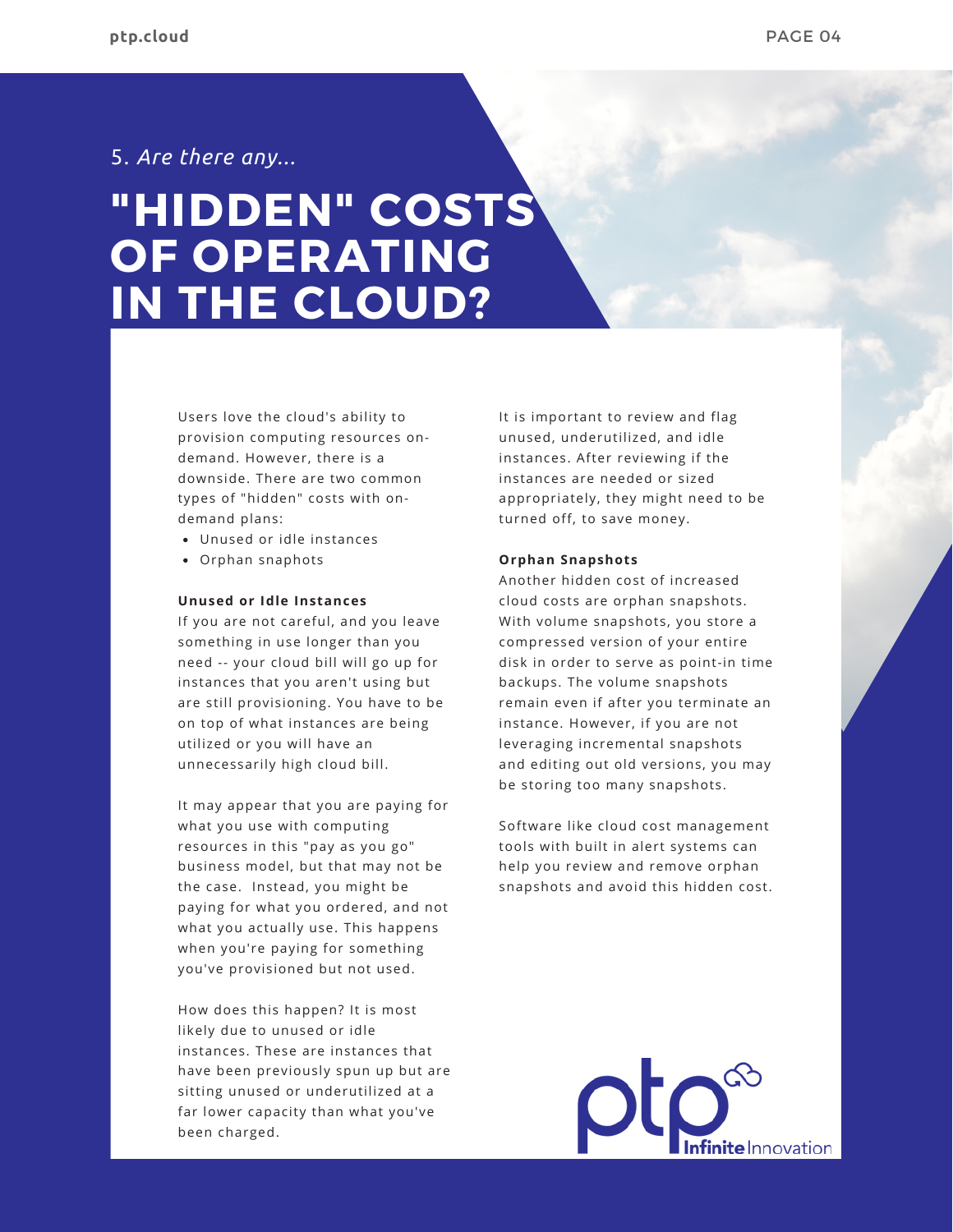# **TO DO WITH CLOUD COST OPTIMIZATION?** 6. *Does scalability have anything...*

When looking for opportunities to reduce costs, it is important to pay attention to scale.

Scaling in the cloud can be done horizontally and vertically:

- Horizontally adding or subtracting cloud resources (number of instances)
- Vertically -- scaling up or down the size of the individual instances

The flexibility of each method is a factor to consider when looking for ways to optimize cloud costs. Examples of your approach might be:

- Scaling back ("scale in") reducing number of idle or unused resources
- Scaling down reducing the size of instances

Right sizing, the process of reducing the size of instances (scaling down), is an effective way to manage costs. This will help you ensure your environment has the appropriately sized instances for the associated workload. Additionally, it will prevent you from purchasing additional instances that will not be used.

With the help of Auto-Scaling, you can scale up and down depending on demand by simply adjusting your load balancer. It will make sure that instances are sized correctly for their associated workloads so there's no need to purchase additional capacity or under-provisioning; this is important because it ensures optimal resiliency in case something goes wrong with one instance (e.g., hardware failure).

In order to manage costs effectively, you need a clear understanding of how much each method will cost. When determining this number and whether or not it makes sense for your business' needs- always take into account elasticity before scaling back!

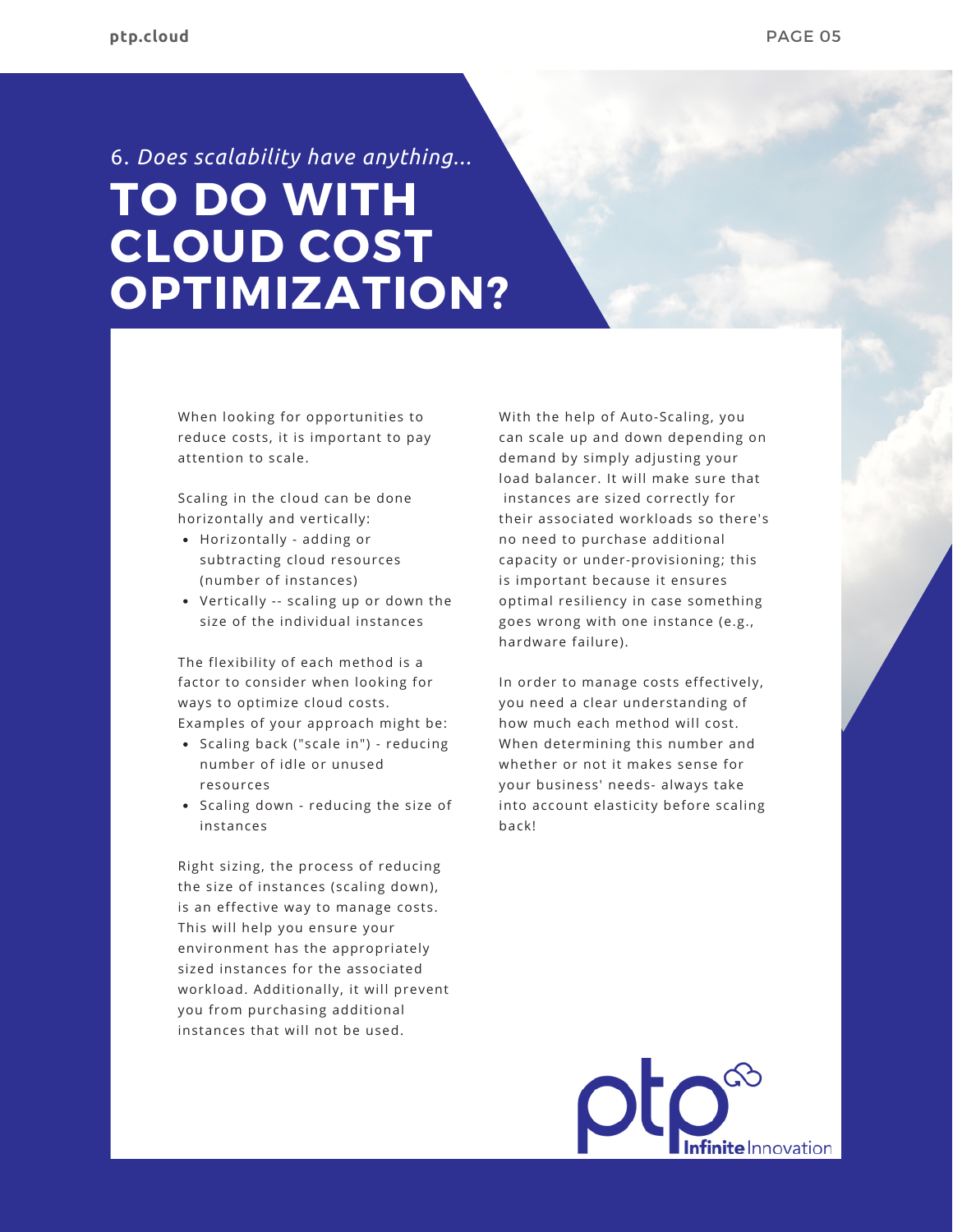# **CLOUD SPEND WHEN LEADERS WANT TO SEE SAVINGS** 7. *How can we justify increasing...*

With cloud financial management, sometimes less isn't more. There will be times when you have to spend money to make money!

A well thought out cloud spending plan can:

- Increase revenue
- Accelerate delivery of services

When convincing leadership about the financial benefits gained from investing in the cloud, it would be helpful to include the potential for increasing revenue, in addition to the opportunities that the cloud investment opens up for an organization.

If an organization is struggling to keep up with the pace of the their competitors, the potential to bring products faster to market will be a desirable accomplishment -- from a competitive standpoint.

Therefore, it would be helpful to highlight that the cloud investment to increase the capacity of a dev environment could help DevOps teams with facilitating faster delivery of an organization's products and services.

Points to consider including when creating a plan to justify an increase in cloud investment to increase capacity:

- It will help developers accelerate production
- Has the potential to products and features to market more quickly
- Although it may cost more upfront, it will be ROI positive

Gathering all the benefits from investing in cloud -- you can present how it ties into overall business strategy.

The viability of your cloud investment will be reflected in the ROI. Evaluate the reasons for using the cloud, the benefits, and how it will be helpful for growing your organization. From this analysis, you can present how it ties into the organization's overall business strategy. This will help formulate a convincing argument for leadership to approve increased cloud spend.

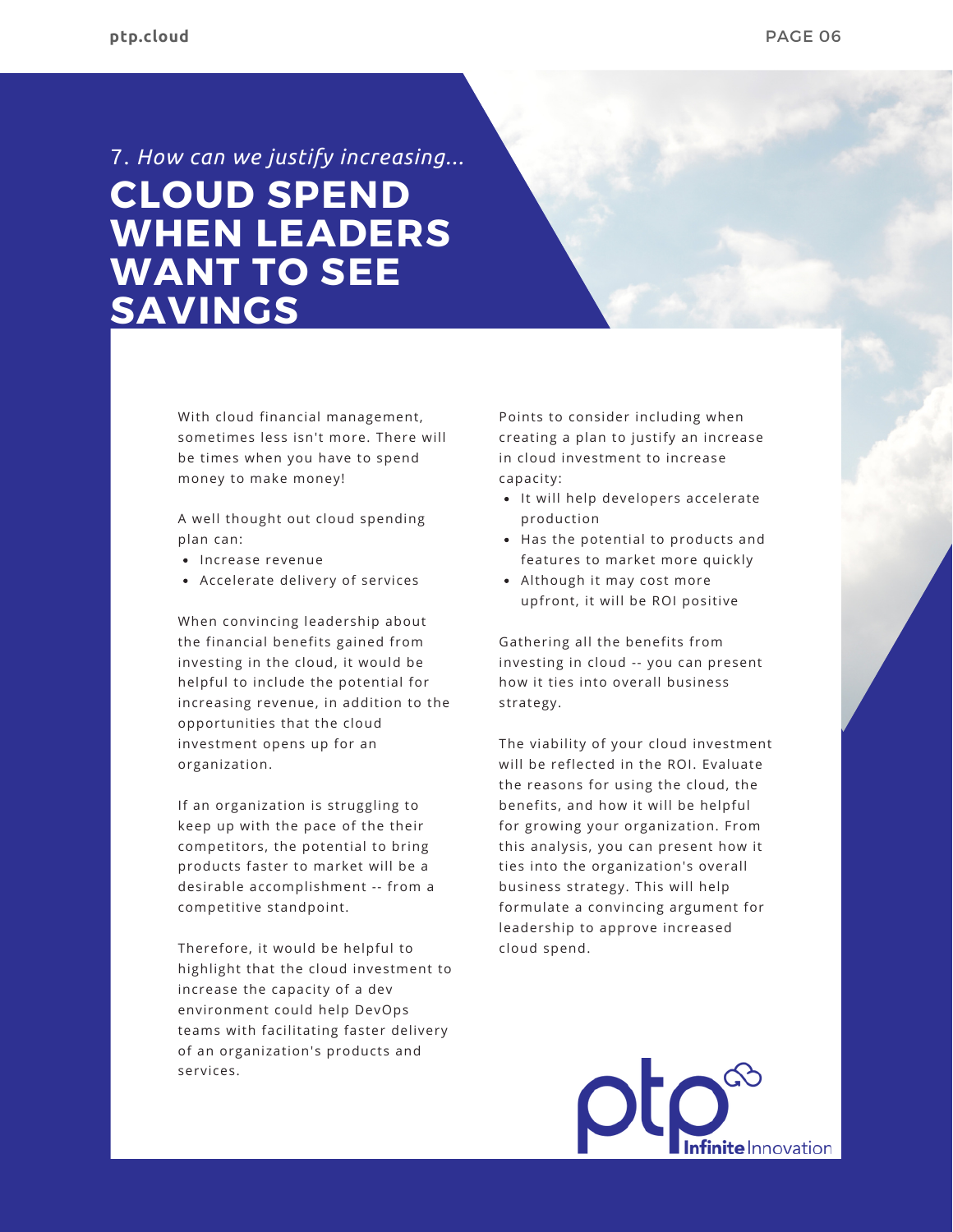### **HAVE CONVERSATIONS AROUND CLOUD COSTS ACROSS DEPARTMENTS OR FUNCTIONS** 8. *How can my organization...*

When facilitating conversations across departments about cloud optimization costs, it is important to communicate clear and compelling reasons why implementing your cloud investment strategy will benefit them.

Across departments, there might be competing priorities -- IT leaders want to spend more to innovate, meanwhile CFOs want to reduce expenditures to stay on budget.

Having a clear answer about what it means to have a cost optimized cloud will help achieve your goal to educate other departments on its value.

Opening dialogue with leaders across departments in your organization will help develop an understanding of the mutual benefits that come from a cost optimized cloud strategy.

There are a variety ways organizations can establish communication across departments and help manage cloud costs:

- Cloud Financial Operations (FinOps)
- Cloud Center of Excellence (CCoE) Cloud

### **FinOps**

FinOps is shorthand for "Cloud Financial Operations" or "Cloud Financial Management". It is put in place to bridge the gap between your finance leaders, IT, product and operations teams.

FinOps is a cultural practice that:

- Enables an organization's ability to understand cloud costs and make business tradeoffs
- Everyone takes ownership of their cloud usage
- Support is provided by a central best-practices group
- Increases the business value of the cloud by bringing together technology, business and finance professionals with a new set of processes

### **CCoE**

CCoE is a cross-functional team that address the complex challenges of cloud adoption, migration, and operations throughout an organization.

This team helps define best practices and ensures cloud costs are optimized for the organization's needs.

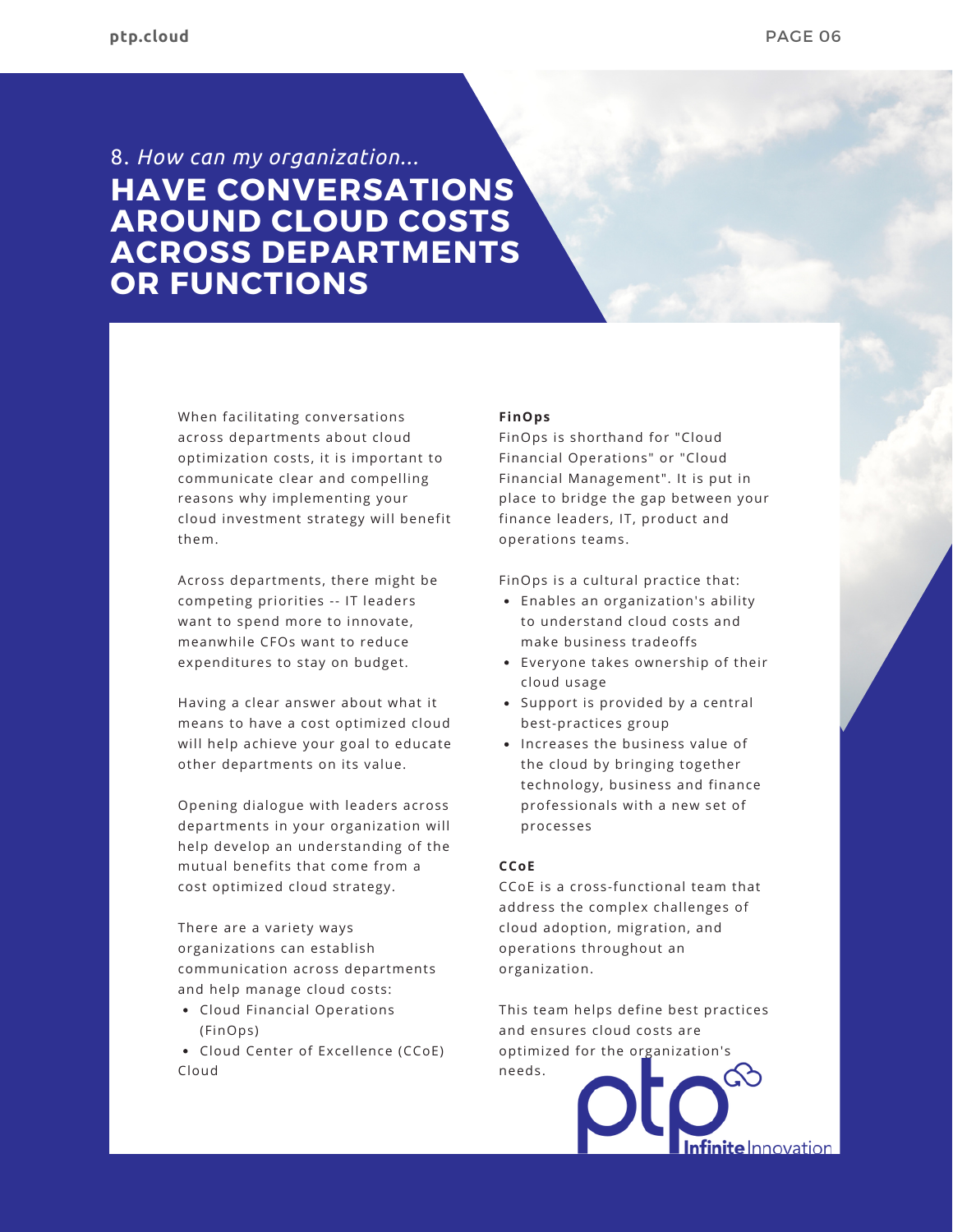## **WE CAN MEASURE THE SUCCESS OF OUR CLOUD INVESTMENT** 9. *What are some other ways...*

Aside from establishing the aforementioned CCoE, you can measure the success of your cloud investment by analyzing the key performance indicators (KPIs) of your cloud investment.

KPIs will help you communicate to company leadership the value of the cloud investment and provide convincing arguments for initiating change in cloud adoption.

Depending on your cloud journey and whether it is a new migration or one that's in place for awhile -- KPIs can be grouped into two general categories: financial KPIs and business-value KPIs.

Financial KPIs are direct monetary values associated with your cloud.

Business-value KPIs measure efficiency, productivity and other benefits attributable to the cloud investment.

Examples of specific KPIs under the two different groups are:

### **Financial KPIs**

- On-Premises Costs
- Migration Costs
- Cloud Operational Costs
- Profitability and Cash Flow

#### **Business-Value Cloud KPIs**

- Governance
- Agility and Performance
- Automation
- Customer Satisfaction
- Stakeholder Buy-in

Presenting these KPIs can help you provide a convincing argument for the overall effectiveness of your technology investment and help support your cloud initiatives.